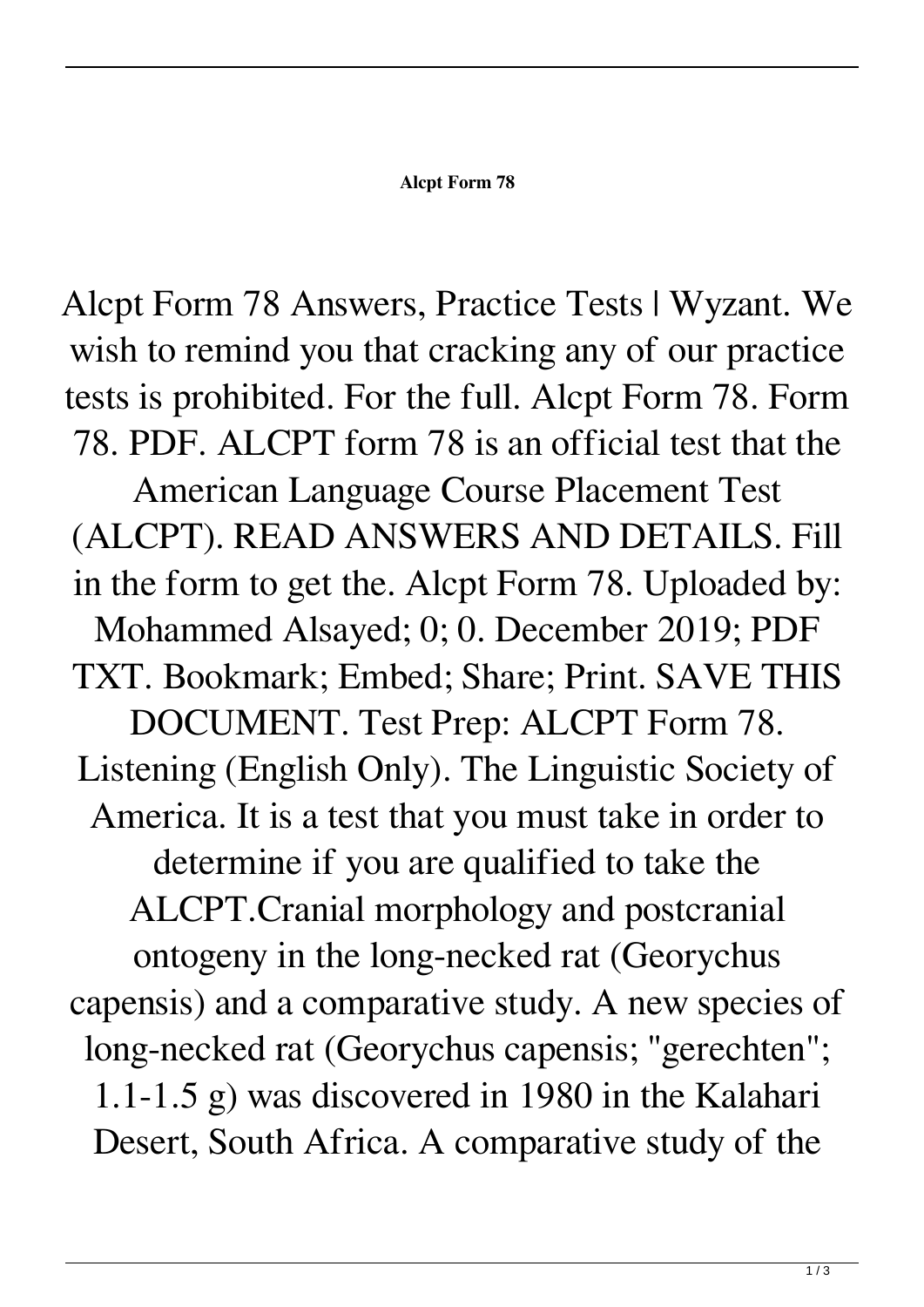skull in five specimens from the wild and two specimens from laboratory-raised animals revealed marked sexual dimorphism of the skull and marked ontogenetic dimorphism. The following results were obtained: (1) the skull of the wild-caught specimens was comparatively longer, more rounded, and less robust than the skulls of the laboratory-raised animals. The skulls of the wild-caught specimens were proportionately longer than those of the laboratory-raised animals, and the skulls of the laboratory-raised animals were proportionately shorter than those of the wild-caught specimens. The total length of the skulls of the wild-caught specimens is about 10% shorter than that of the laboratory-raised animals. (2) The length of the right mandibular ramus of the wild-caught specimens is about 5% shorter than that of the laboratory-raised animals, and the left mandibular ramus of the wildcaught specimens is about  $5\%$  longer than that of the laboratory-raised animals. The degree of asymmetry of mandibular ramus lengths was the same in both taxa, with the right ramus being longer than the left. (3) All wild-caught specimens exhibited pronounced